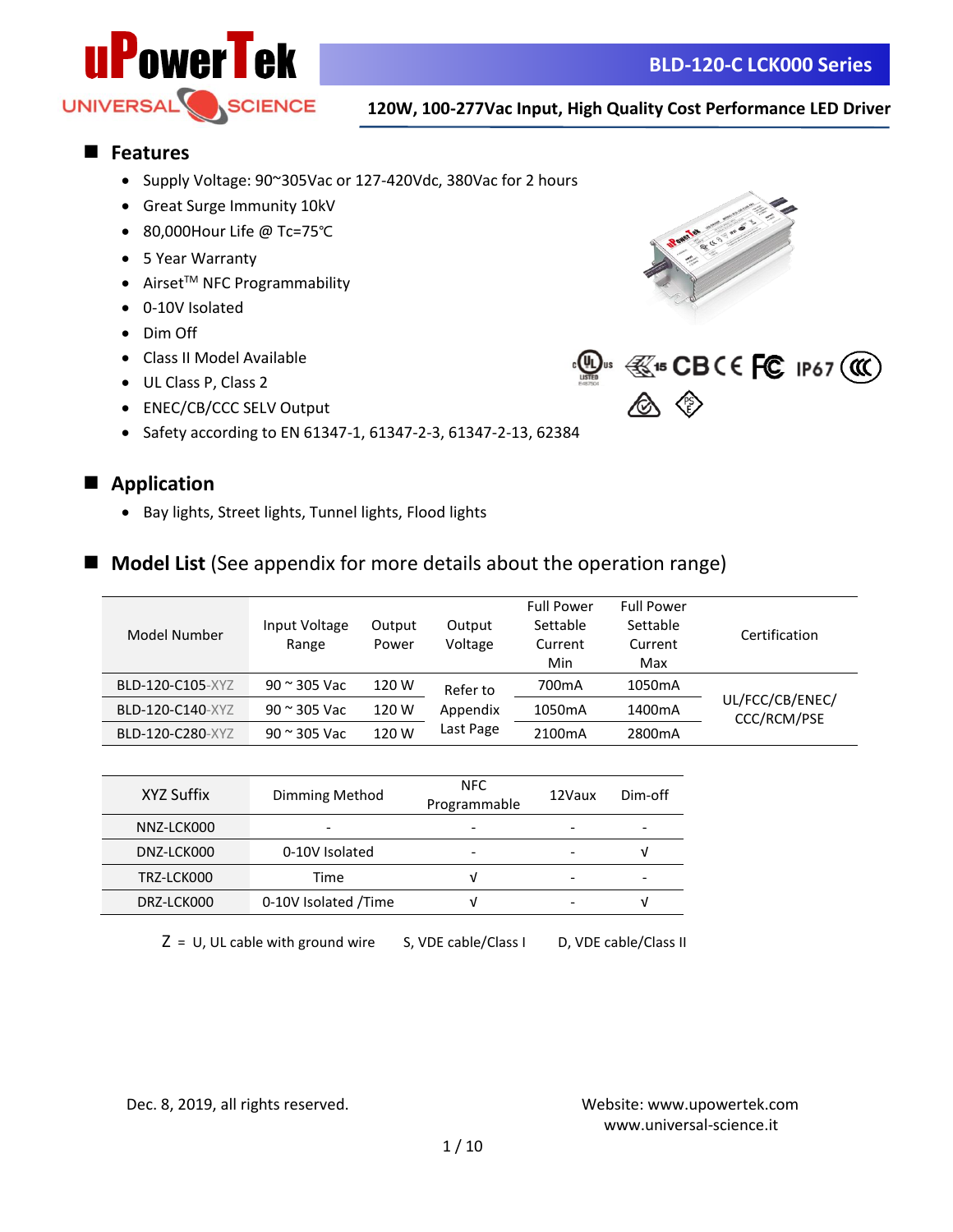

### ■ **Technical Data**

| Input Voltage                 | 90~305Vac or 127V-420Vdc, 380Vac for 2 hours                                |  |  |  |  |  |
|-------------------------------|-----------------------------------------------------------------------------|--|--|--|--|--|
| Input Frequency               | 47~63Hz                                                                     |  |  |  |  |  |
| Power Factor                  | >0.9@60-100%load, refer to PF vs. Load curve                                |  |  |  |  |  |
| <b>THD</b>                    | <15%@60-100%load, refer to THD vs. Load curve                               |  |  |  |  |  |
|                               | 1.2 Amax@120Vac & Full-Load,                                                |  |  |  |  |  |
| Input Current                 | 0.6Amax@220Vac & Full-Load                                                  |  |  |  |  |  |
| <b>Inrush Current</b>         | 65A peak, 1.2ms duration, <0.25A2s@230Vac, Cold Start                       |  |  |  |  |  |
|                               | 70A peak, 1.3ms duration, < 0. 5A2s@277Vac, Cold Start                      |  |  |  |  |  |
| Leakage Current               | 1mA max @277Vac 60Hz, UL8750,0.75mAmax @220Vac 50Hz, IEC61347-1             |  |  |  |  |  |
| Input Under Voltage           | Shut down and auto-restart                                                  |  |  |  |  |  |
| Input Over Voltage            | *Optional: Shutdown @320Vac                                                 |  |  |  |  |  |
| <b>Surge Protection</b>       | Line to line 6kV, line to ground 10kV, IEC 61000-4-5                        |  |  |  |  |  |
| <b>Current Accuracy</b>       | $±5%$ lo                                                                    |  |  |  |  |  |
| <b>Ripple Current</b>         | Ip-p:5%lo max                                                               |  |  |  |  |  |
| Setup Time                    | $1.2s$ max                                                                  |  |  |  |  |  |
| Overshoot                     | 10% Io max & LED Load                                                       |  |  |  |  |  |
| Output Over Voltage           | 120% Vomax, typ.                                                            |  |  |  |  |  |
| <b>Short Circuit</b>          | Auto recovery. The output recovers when short is removed.                   |  |  |  |  |  |
| Over Temperature              | Lower the output current when Tc≧105±10°C; Auto Recovery When<br>Tc≦70±10°C |  |  |  |  |  |
| <b>Auxiliary Power (Vaux)</b> | 12V+/-5%, 300mA max                                                         |  |  |  |  |  |
| <b>Operating Temperature</b>  | Case Temperature Tc=-40°C~+90°C; 10%RH~100%RH                               |  |  |  |  |  |
| <b>Storage Temperature</b>    | $-40^{\circ}$ C $\sim$ +85 $^{\circ}$ C; 5%RH $\sim$ 100%RH                 |  |  |  |  |  |
| <b>MTBF</b>                   | ≥300,000 hours, 75°C case temperature (MIL-HDBK-217F)                       |  |  |  |  |  |
| Lifetime                      | ≥80,000 hours, 75°C case temperature, refer to life vs. Tc curve            |  |  |  |  |  |
| Case Temperature              | 90°C max, marked in the Tc point of label                                   |  |  |  |  |  |
|                               | 5.19x2.66x1.52 by inch (body), 6.22x2.66x1.52 by inch (endcaps included)    |  |  |  |  |  |
| Dimension                     | 132.0x68.0x38.5 by mm (body), 158.0x68.0x38.5 by mm (endcaps included)      |  |  |  |  |  |
| Net Weight                    | 650g                                                                        |  |  |  |  |  |
| Packing                       | 25pcs, 21kg per carton, carton size: 490x370x230mm                          |  |  |  |  |  |

Notes: Unless specified, all the test results are measured in 25℃ room temperature.

\* marked items are optional and contact with sales people to get the functions.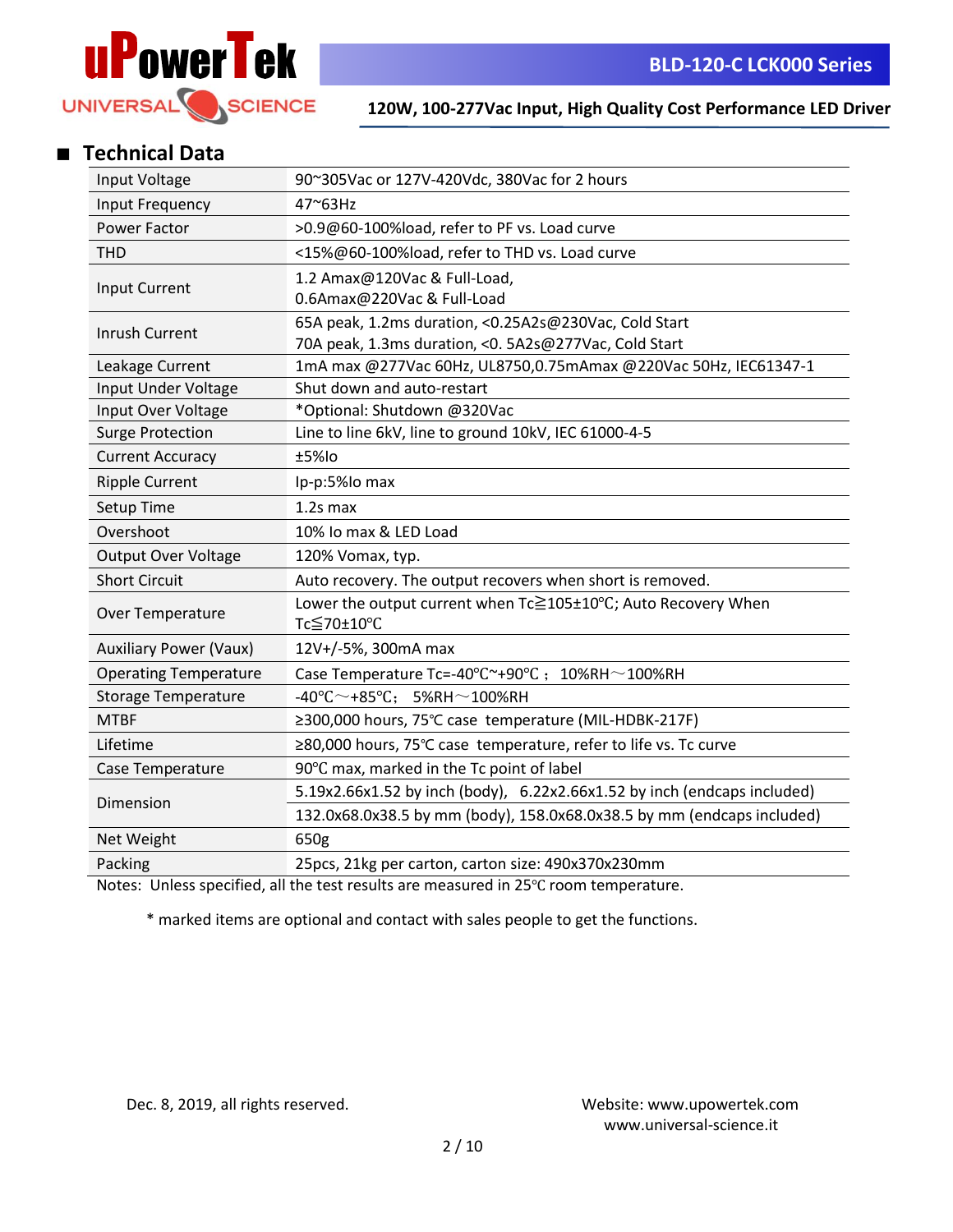

# ■ **Safety/EMC Compliance**

| <b>Safety Standard</b> | Description                                                                                                              |
|------------------------|--------------------------------------------------------------------------------------------------------------------------|
| <b>UL8750</b>          | Light emitting diode(LED) equipment for use in lighting products                                                         |
| UL1012                 | Power units other than class 2                                                                                           |
| IEC 61347-1            | Lamp control gear Part 1: general and safety requirements                                                                |
| IEC 61347-2-13         | Lamp control gear Part 2-13: particular requirement for d.c. or a.c. supplied<br>electronic control gear for LED modules |
| <b>EMI Standards</b>   | Description                                                                                                              |
| IEC 55015              | Conducted emission test & radiated emission test                                                                         |
| IEC 61000-3-2          | Harmonic current emissions; Class C                                                                                      |
| IEC 61000-3-3          | Voltage fluctuations & flicker                                                                                           |
| FCC Part 15            | ANSI C63.4:2009 Class B                                                                                                  |
| <b>EMS Standards</b>   | Description                                                                                                              |
| IEC 61000-4-2          | Electrostatic discharge (ESD): 8 kV air discharge, 4 kV contact discharge                                                |
| IEC 61000-4-3          | Radio frequency electromagnetic field susceptibility test (RS)                                                           |
| IEC 61000-4-4          | Electrical fast transient (EFT)                                                                                          |
| IEC 61000-4-5          | Surge immunity test                                                                                                      |
| IEC 61000-4-6          | Conducted radio frequency disturbances test (CS)                                                                         |
| IEC 61000-4-8          | Power frequency magnetic field test                                                                                      |
| IEC 61000-4-11         | Voltage dips                                                                                                             |
| <b>IEC 61547</b>       | Electromagnetic immunity requirements applies to lighting equipment                                                      |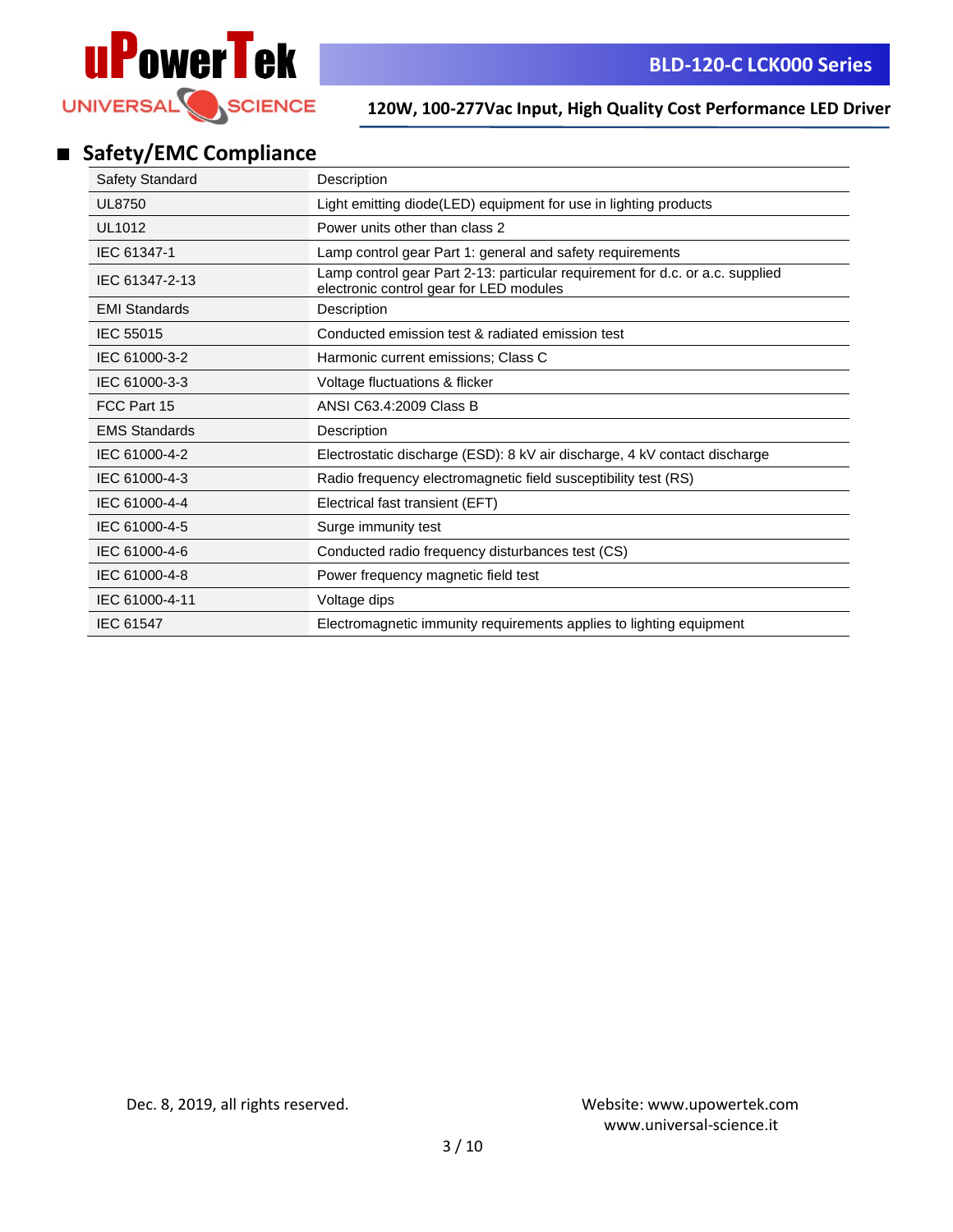

#### ■ **Dimming**

| Parameter                    | Min.          | Typ.   | Max.              |  |
|------------------------------|---------------|--------|-------------------|--|
| <b>Vdim Sourcing Current</b> |               | -      |                   |  |
| Vdim Allowed Input Voltage   | $-20V$        |        | 20 V              |  |
| 0-10V Dimming Range          | 10% (Vdim=1V) | Linear | 100% (Vdim=9~10V) |  |
| Dim off threshold            | 0.4V          | 0.5V   | 0.6V              |  |
| Dim on threshold             | 0.6V          | 0.7V   | 0.8V              |  |

- **Dimming Curve**





#### ■ **Lifetime vs. Case Temperature**





Dec. 8, 2019, all rights reserved. Website:<www.upowertek.com>

www.universal-science.it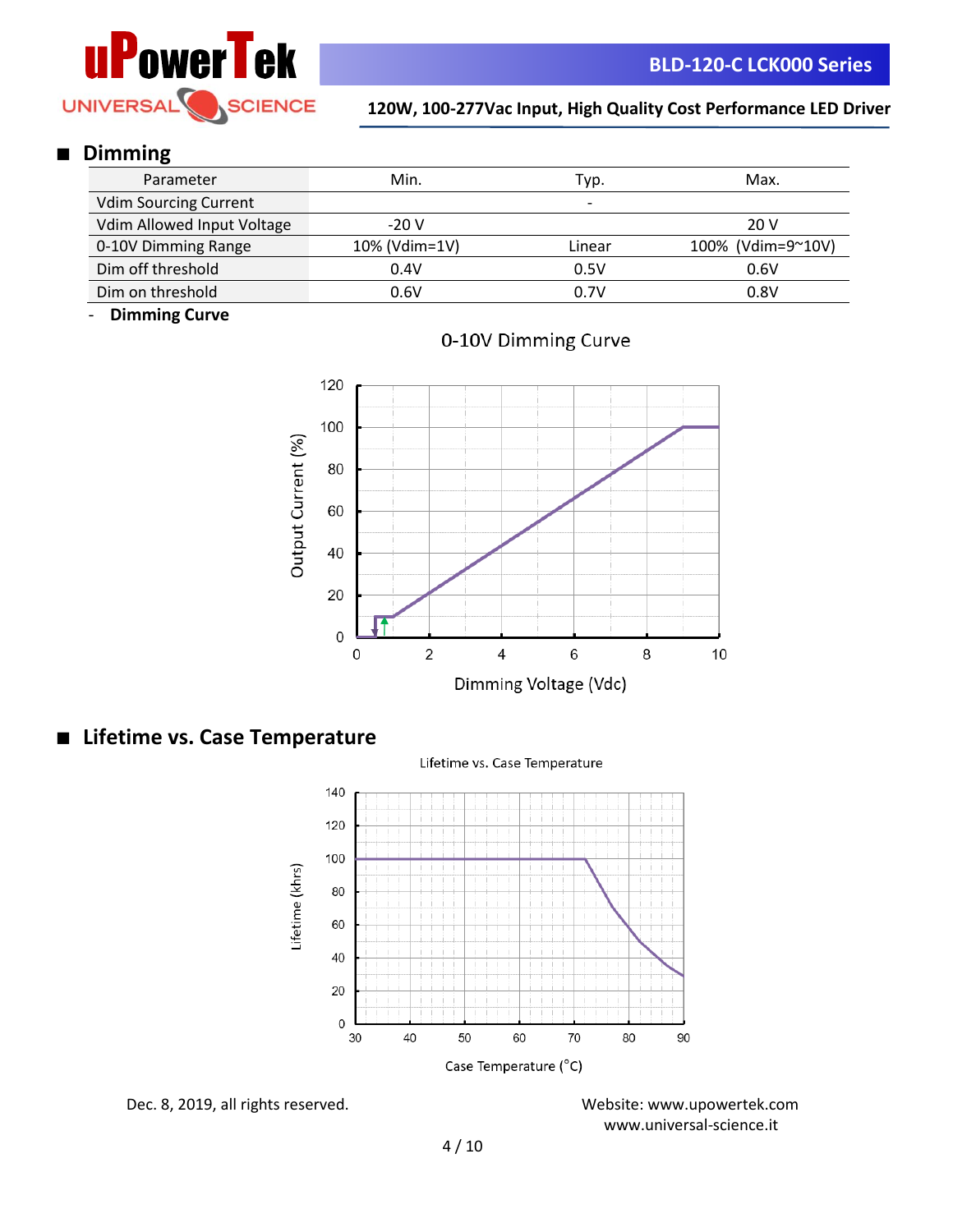

(End of Life: Maximum Failure Rate=10%)

#### **Power Factor vs. Load**



■ **THD** vs. Load



Dec. 8, 2019, all rights reserved. Website:<www.upowertek.com>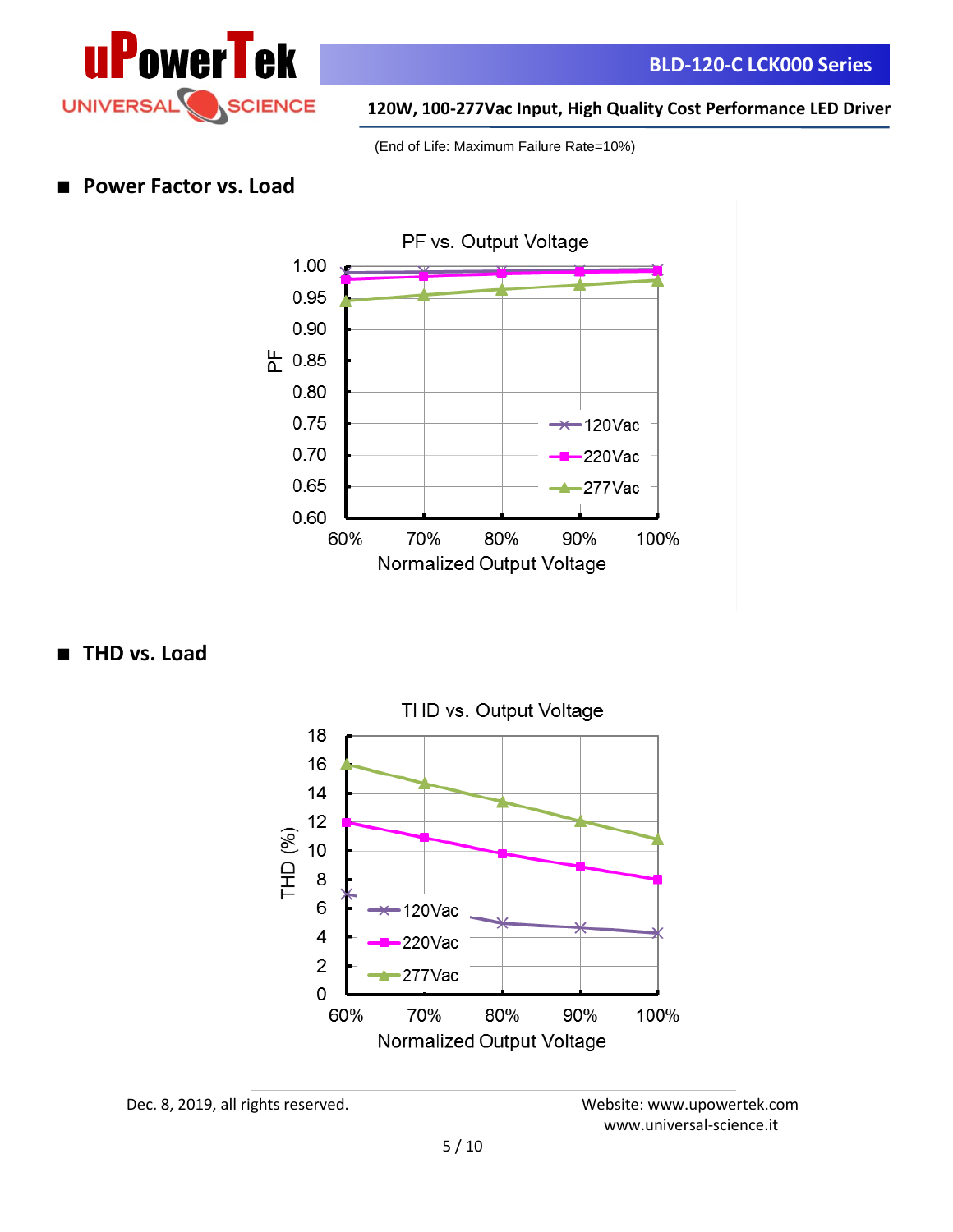

## ■ **Efficiency vs. Load (1.05A Model)**



Dec. 8, 2019, all rights reserved. Website:<www.upowertek.com>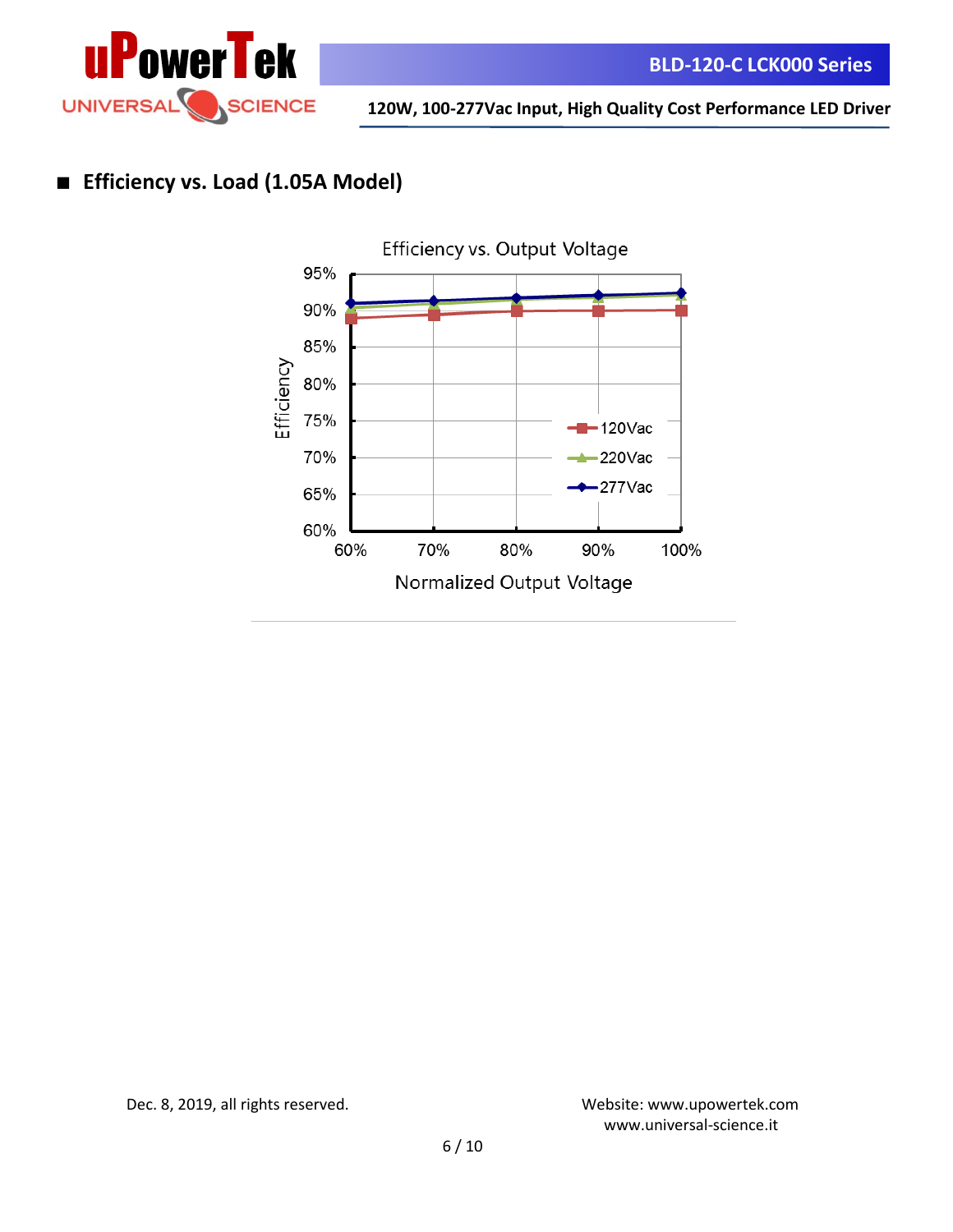





### - **BLD-120-Cxxx-DN/DRU (UL Cable)**

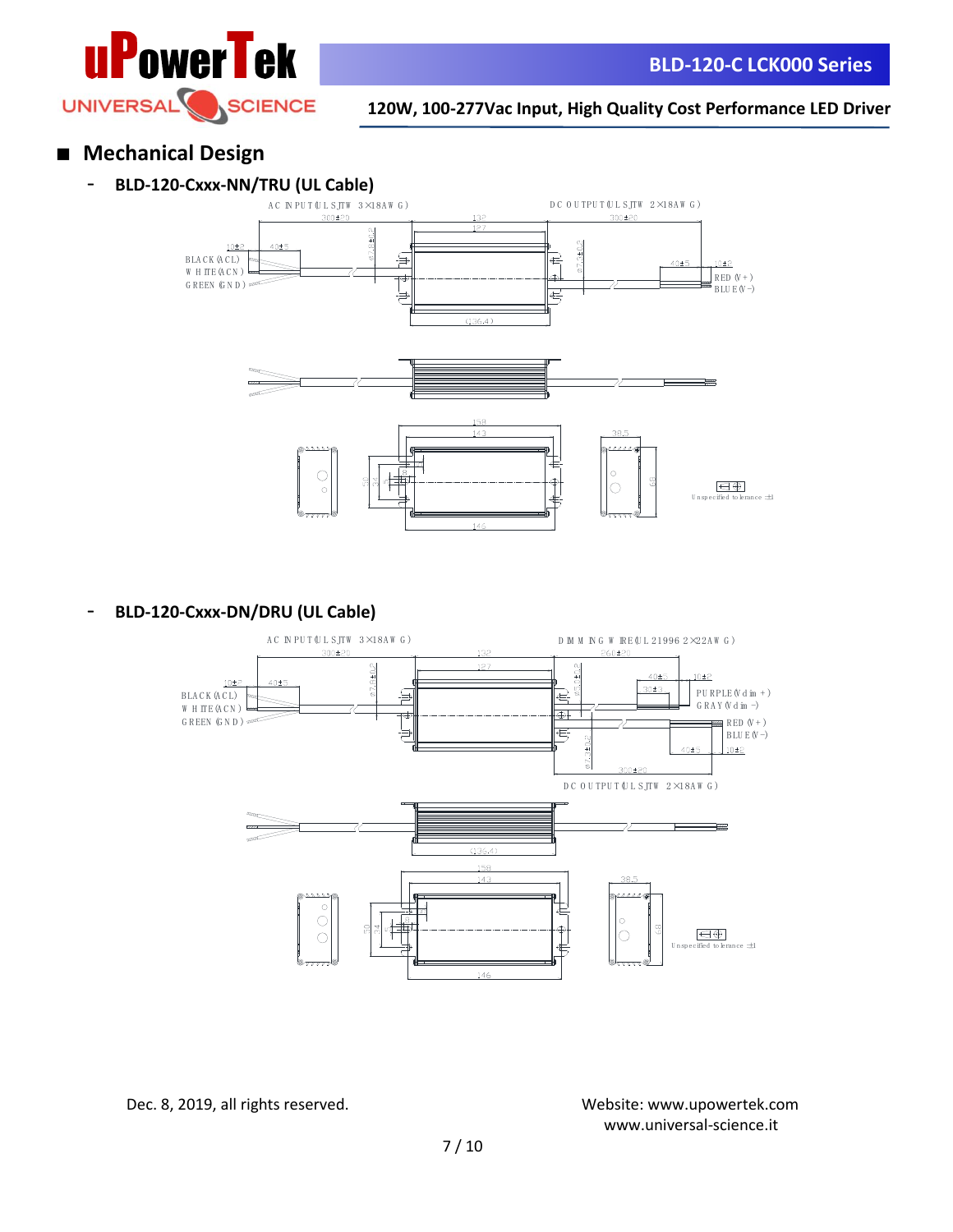

#### - **BLD-120-Cxxx-NN/TRS (VDE Cable)**



- **BLD-120-Cxxx-DN/DRS (VDE Cable)**



Dec. 8, 2019, all rights reserved. Website:<www.upowertek.com>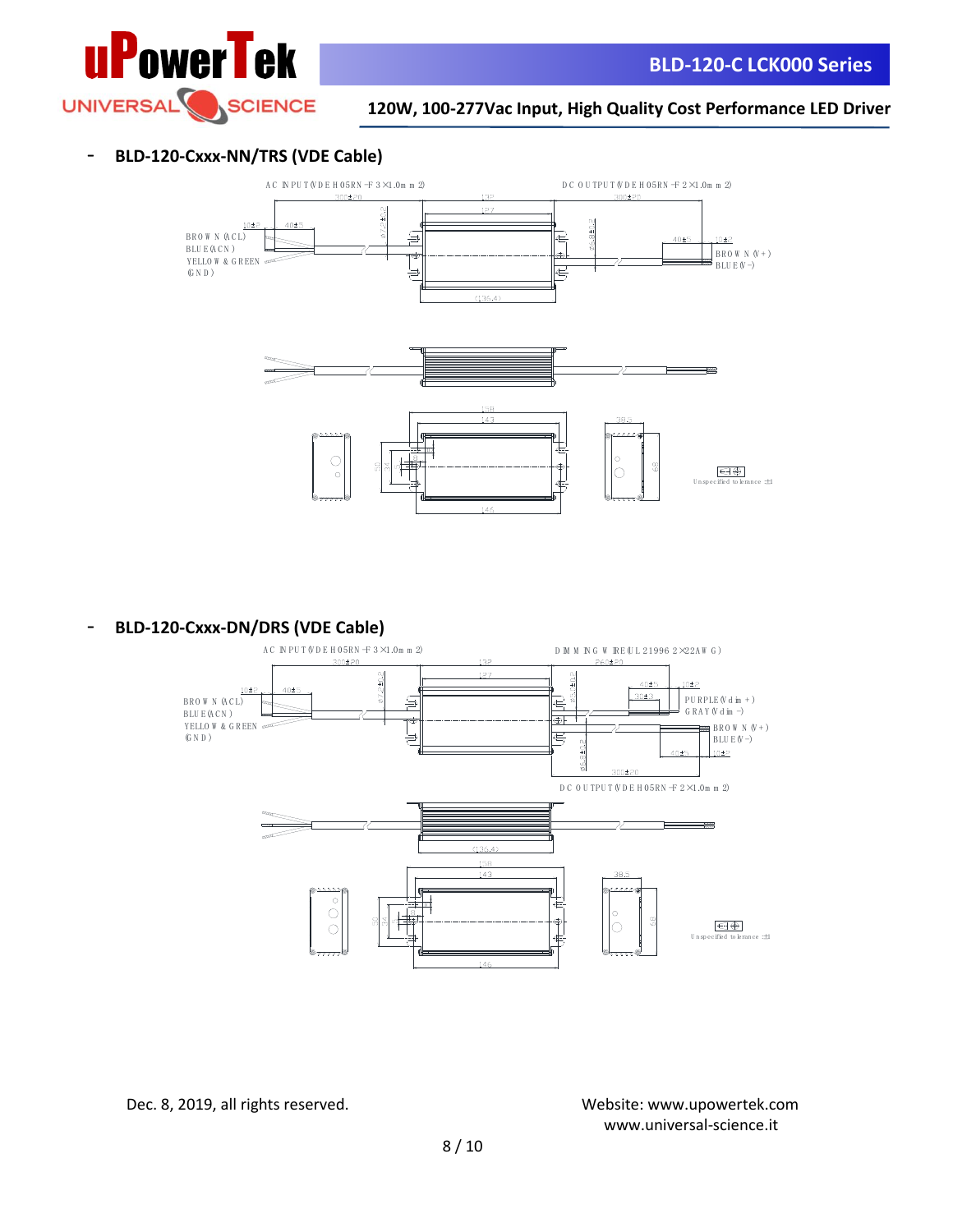

# ■ **Appendix – Operation Range**

| Model   | <b>Typical Set</b><br><b>Output Current</b><br>(mA) | Max Output<br>Power (W) | Output Voltage<br>Min(V) | Output Voltage<br>Max(V) | Minimum<br><b>Dimming Current</b><br>(mA) |
|---------|-----------------------------------------------------|-------------------------|--------------------------|--------------------------|-------------------------------------------|
| $-C105$ | 1050                                                | 120                     | 69                       | 114                      | 105                                       |
|         | 1000                                                | 120                     | 72                       | 120                      | 100                                       |
|         | 950                                                 | 120                     | 76                       | 126                      | 95                                        |
|         | 900                                                 | 120                     | 80                       | 133                      | 90                                        |
|         | 850                                                 | 120                     | 85                       | 141                      | 85                                        |
|         | 800                                                 | 120                     | 90                       | 150                      | 80                                        |
|         | 750                                                 | 120                     | 96                       | 160                      | 75                                        |
|         | 700                                                 | 120                     | 103                      | 171                      | 70                                        |
|         | 650                                                 | 111                     | 103                      | 171                      | 70                                        |
|         | 600                                                 | 103                     | 103                      | 171                      | 70                                        |
|         | 550                                                 | 94                      | 103                      | 171                      | 70                                        |
|         | 500                                                 | 86                      | 103                      | 171                      | 70                                        |
|         | $\cdots$                                            | $\cdots$                | $\cdots$                 | $\cdots$                 | $\cdots$                                  |
|         | 70                                                  | 12                      | 103                      | 171                      | 70                                        |

| Model   | <b>Typical Set</b><br><b>Output Current</b><br>(mA) | Max Output<br>Power (W) | Output Voltage<br>Min(V) | Output Voltage<br>Max(V) | Minimum<br><b>Dimming Current</b><br>(mA) |
|---------|-----------------------------------------------------|-------------------------|--------------------------|--------------------------|-------------------------------------------|
| $-C140$ | 1400                                                | 120                     | 51                       | 86                       | 140                                       |
|         | 1300                                                | 120                     | 55                       | 92                       | 130                                       |
|         | 1200                                                | 120                     | 60                       | 100                      | 120                                       |
|         | 1100                                                | 120                     | 65                       | 109                      | 110                                       |
|         | 1050                                                | 120                     | 69                       | 114                      | 105                                       |
|         | 1000                                                | 114                     | 69                       | 114                      | 105                                       |
|         | 950                                                 | 109                     | 69                       | 114                      | 105                                       |
|         | 900                                                 | 103                     | 69                       | 114                      | 105                                       |
|         | 850                                                 | 97                      | 69                       | 114                      | 105                                       |
|         | 800                                                 | 91                      | 69                       | 114                      | 105                                       |
|         | 750                                                 | 86                      | 69                       | 114                      | 105                                       |
|         | 700                                                 | 80                      | 69                       | 114                      | 105                                       |
|         | $\cdots$                                            | $\cdots$                | $\cdots$                 | $\cdots$                 | $\cdots$                                  |
|         | 105                                                 | 12                      | 69                       | 114                      | 105                                       |

Dec. 8, 2019, all rights reserved. Website:<www.upowertek.com>